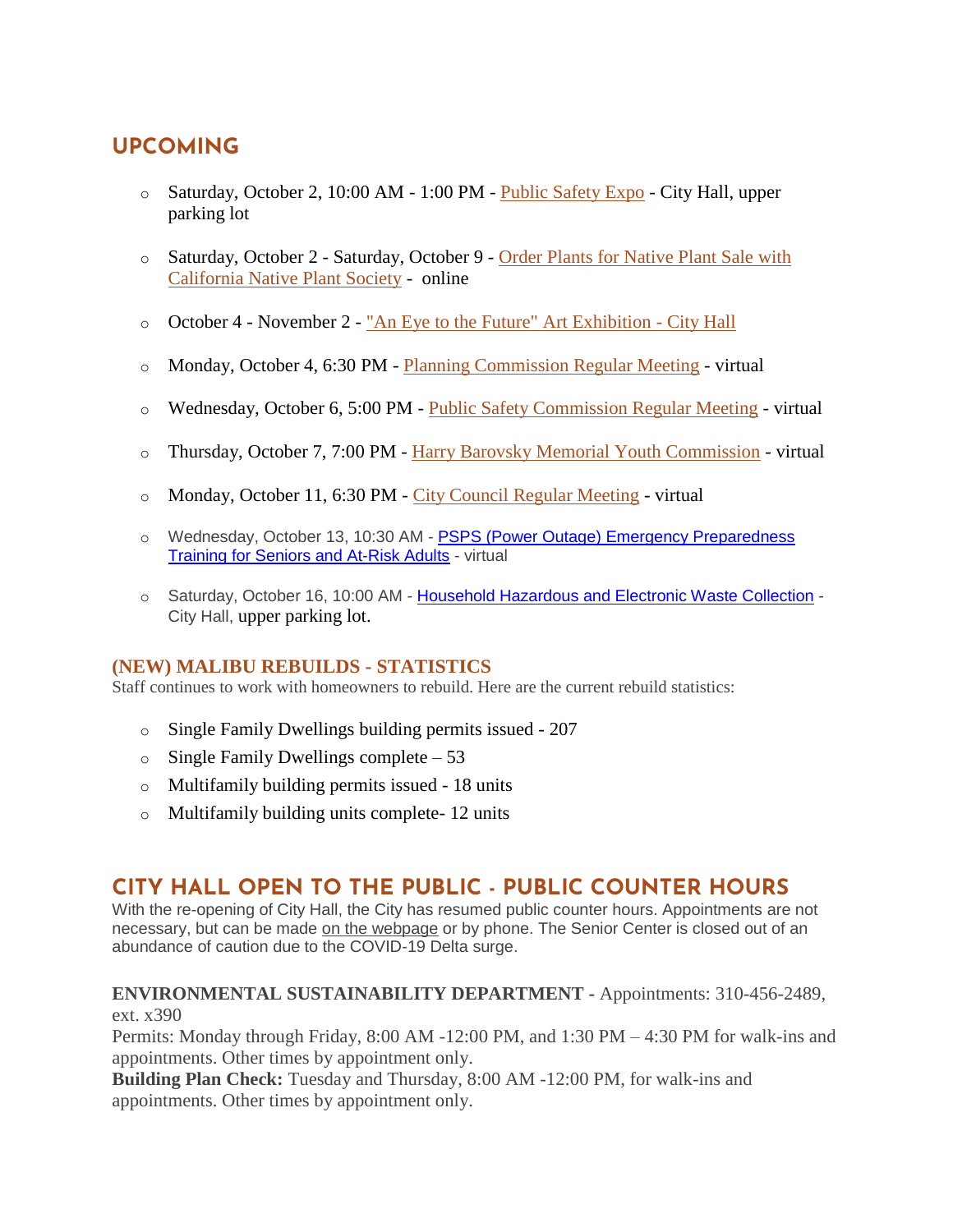**Environmental Health:** Tuesday and Thursday, 8:00 AM -12:00 PM, for walk-ins and appointments. Other times by appointment only.

**Geology/Coastal:** Monday and Wednesday 8:00 AM - 12:00 PM, for walk-ins and appointments. Other times by appointment only.

**PUBLIC WORKS DEPARTMENT -** Public counter temporarily closed. Call for appointments: 310-456-2489, ext. 391

**PLANNING DEPARTMENT -** Appointments: 310-456-2489, ext. 485 **Public Counter:** Monday through Friday, 8:00 AM - 12:00 PM for walk-ins. Other times by appointment only. **Biology Counter:** Tuesdays, 9:00 AM -11:00 AM. Other times by appointment only.

## **MALIBU REBUILDS - PLANNING CONSULTATIONS AND REBUILD RESOURCES**

The Fire Rebuild team is available Monday through Friday at City Hall for complimentary oneon-one consultations about any fire rebuild project. Contact Aakash Shah at [ashah@malibucity.org](mailto:ashah@malibucity.org) to set an appointment for phone or online meeting. For ideas about how to get started with your project, as well as numerous handouts, forms and resources, visit the Rebuild [webpage.](https://www.malibucity.org/901/Malibu-Rebuilds)

## **(NEW) COVID-19 RESPONSE UPDATE**

City staff continues to monitor and respond to the pandemic by participating in regular briefings and conference calls with partner agencies and issuing alerts and notifications regarding changes to the situation. On September 28, Los Angeles County Department of Public Health (LADPH) confirmed 31 new deaths and 1,436 new cases of COVID-19. Other key updates from the [County's COVID-19 Dashboard](http://publichealth.lacounty.gov/media/coronavirus/data/index.htm) as of September 28, 2021 include the following:

- o 649 confirmed positive cases and 10 deaths in the City of Malibu to date
- o 1,457,672 confirmed cases and 26,078 deaths in LA County to date
- o 892 current hospitalizations in LA County, a decrease of 322 since September 14

## **(NEW) PUBLIC SAFETY TEAM EXPANDED WITH HIRING OF SECOND FIRE SAFETY LIAISON**

The City expanded its Public Safety Team with the appointment of Gabriel Etcheverry as the City's newest Fire Safety Liaison. He joins Fire Safety Liaison Chris Brossard, a former fire fighter hired in 2021. Together they manage the City's wildfire preparedness and protection programs, including home wildfire hardening inspections, and advising community members, businesses, homeowner associations, schools or any other organizations on fire preparedness. Gabriel has served as a firefighter for 34 years. He served with the LA County Fire Department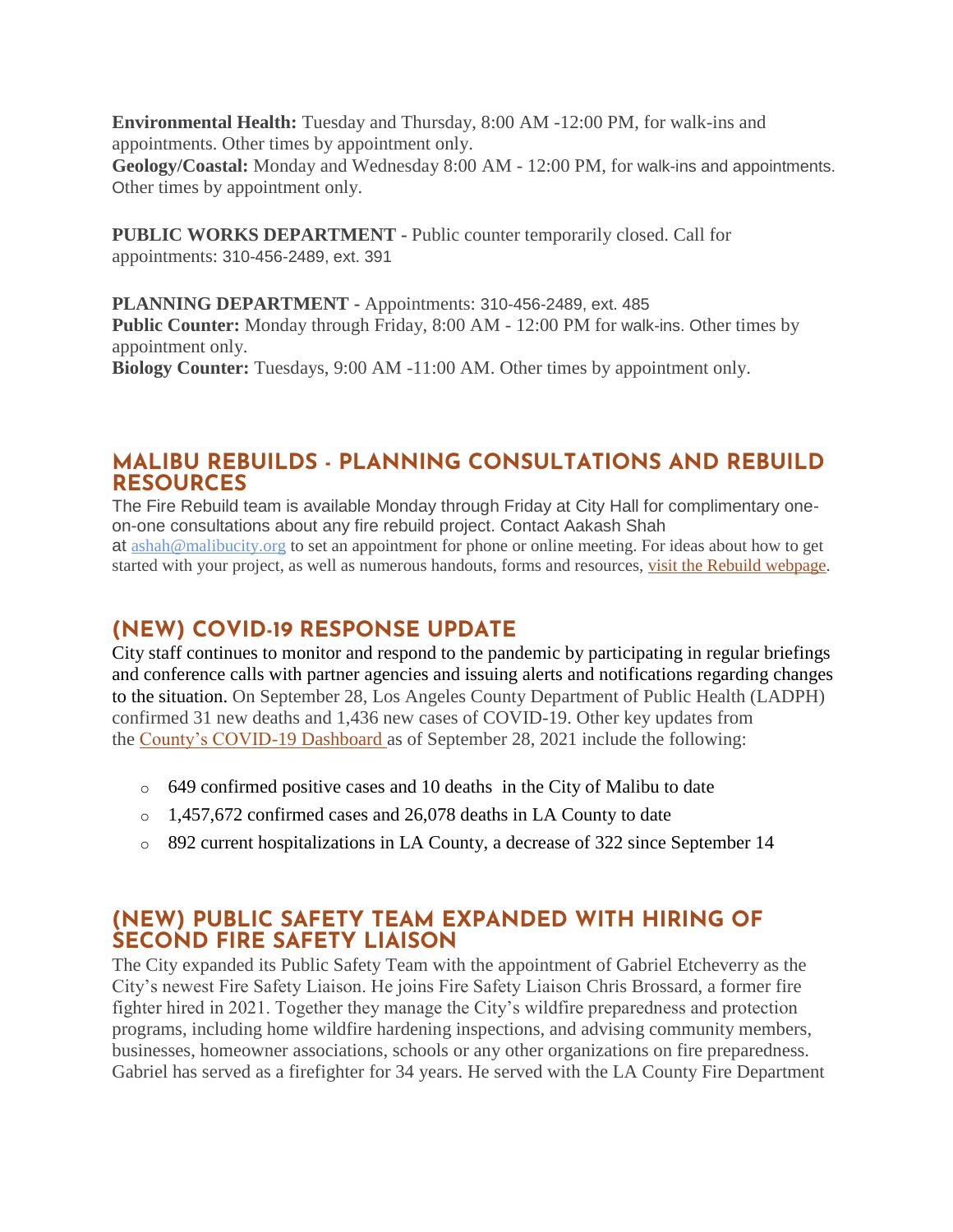for 27 years, including 21 years as Captain. Prior to that, he was a firefighter with the La Mesa and Santa Monica Fire Departments.

## **(NEW) LIVE FUEL MOISTURE & FIRE CONDITIONS UPDATE - LFM 59%, CRITICAL**

The City tracks Live Fuel Moisture (LFM) as an important part of determining current fire conditions for our community. LFM is the percentage of water content to dry matter in live vegetation. As of September 30, LFM in the Santa Monica Mountains is at 59%, up from 58% on September 15. LFM can be as high as 200%, and 60% is considered critical and can cause extreme wildfire behavior. The Los Angeles County Fire Department Forestry Division conducts sampling approximately every two weeks and [posts the results on their website.](https://fire.lacounty.gov/fire-weather-danger) For current and forecast fire weather conditions and warnings for the Malibu area, visit the [National Weather](https://www.weather.gov/lox/)  [Service, Los Angeles/Oxnard website](https://www.weather.gov/lox/) (type "Malibu" or "90265" in the search box).

#### **(NEW) VIDEO AND PRESENTATION FROM 2021 MALIBU COMMUNITY FIRE SEASON BRIEFING**

Did you miss Malibu's annual Community Fire Season Briefing on September 23 as part of 2021 National Preparedness Month? The presentation by LA County Fire Department Assistant Fire Chief Drew Smith, a Fire Behavior Analyst, covered local Live Fuel Moisture, expected weather patterns, and what that means for wildfire conditions this fall in Malibu. [See the presentation.](https://www.malibucity.org/DocumentCenter/View/28679/2021_Community_Wildfire_Briefing_ChiefSmith) Highlights include the September - December, 2021 forecast for hotter than normal temperatures, delayed and below-average rainfall due to the ongoing drought, and a near-normal level of Santa Ana wind events. All residents, employees, businesses, organizations, students and other Malibu stakeholders are encouraged to review the presentation so they can be prepared for dangerous wildfire conditions this fall. You can see the presentation online or [watch video of the event](https://www.youtube.com/watch?v=pVOgituwP0Q)  [online](https://www.youtube.com/watch?v=pVOgituwP0Q)**.**

## **(NEW) HOMELESS ENCAMPMENT UPDATE**

The Sheriff's Homeless Outreach Services Team (HOST) continues to work in the Malibu and Topanga Canyon areas twice a week to clear encampments as part of regional wildfire preparedness efforts. They are working on a number of smaller encampment sites on the landward side of PCH in eastern Malibu as well the Zuma Creek area. Due to the large number of people in the Zuma Creek area, the HOST Team cannot begin clean-up work there until they receive a mandatory approval by the County CEO's Office.

In addition, the City is working with the Los Angeles County Department of Beaches and Harbors and the Los Angeles County Fire Department to close the Zuma Creek area (which has experienced several fires in recent months) under the City's Very High Fire Hazard Severity ordinance. Beaches and Harbors is interested in closing the area to prevent fires and the Fire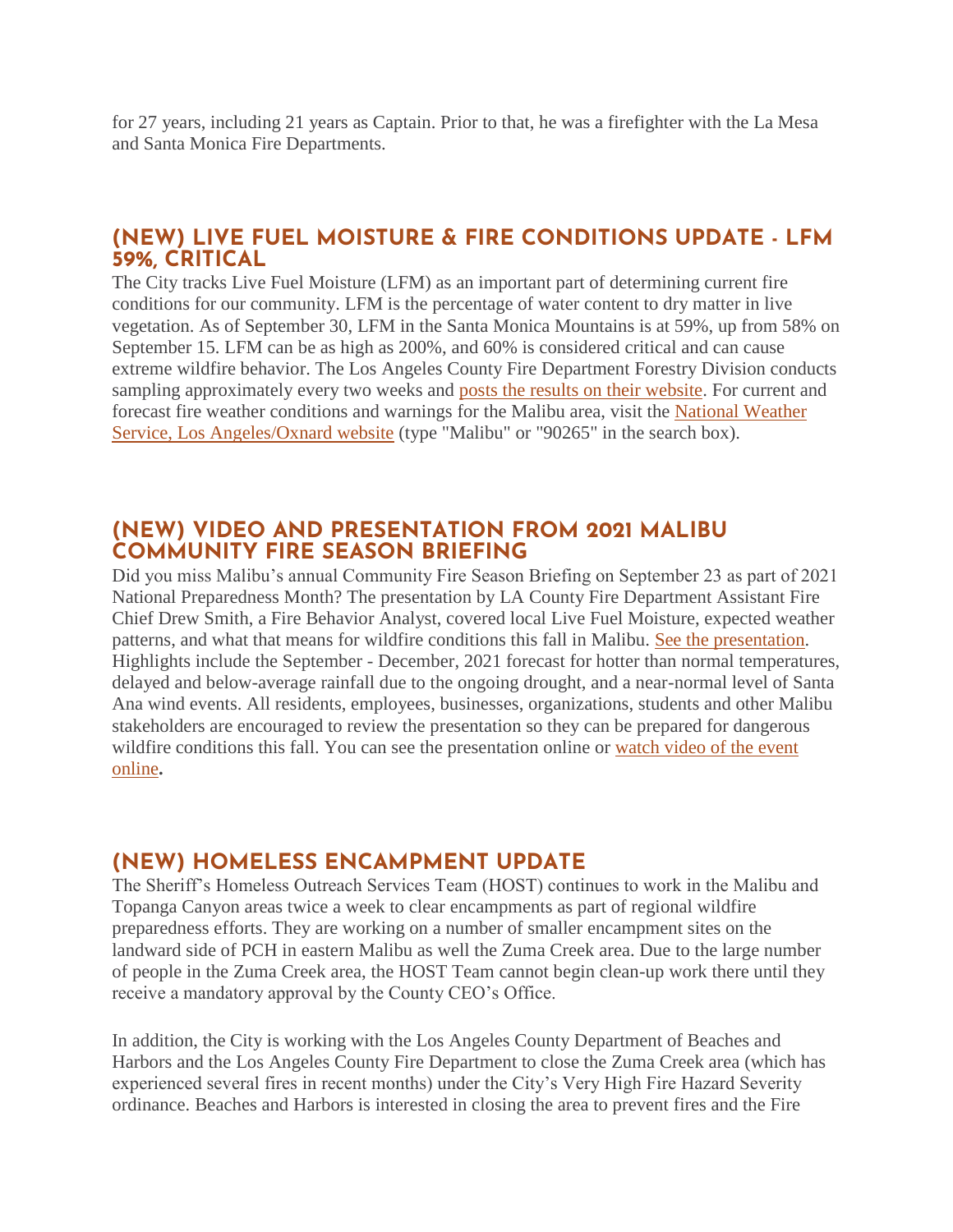Department has indicated that they would approve a closure when the first Red Flag weather warning is predicted. This area would stay closed until fuel moisture levels in the area improve to the point where Red Flag events are not likely.

#### **(NEW) HOME WILDFIRE HARDENING SEMINAR AVAILABLE TO VIEW ONLINE**

Did you miss the virtual home wildfire hardening seminar the City offered on September 23 as part of National Preparedness Month? [You can watch it anytime online.](https://www.youtube.com/watch?v=vft8JoeJckY) Malibu's Fire Safety Liaison instructed residents about the dangers of flying embers that can rain down on a home and property during a wildfire, a leading cause of homes igniting and burning down during wildfires like the Woolsey Fire. If these embers land in receptive fuels or become lodged in something easily ignited on or near a house, like dry wood decking and fencing, dead vegetation, lawn furniture or uncovered attic vents, the home can burn down. The seminar demonstrated the simple and often inexpensive ways residents can harden and protect their home against the threat of flying embers ahead of time. [Watch the video.](https://www.youtube.com/watch?v=vft8JoeJckY)

## **(NEW) EMERGENCY ALERTS COORDINATION WITH PARTNER AGENCIES IN ANTICIPATION OF FALL WILDFIRE CONDITIONS**

As part of the City's wildfire preparedness efforts, the City's Public Safety staff held an alert and warning coordination meeting in advance of fall wildfire conditions with Los Angeles County Office of Emergency Management and Fire Department, and the cities of Agoura Hills, Calabasas, Westlake Village, Hidden Hills and Los Angeles on September 30. The purpose of the meeting was to ensure that evacuation alerts and other emergency messaging are coordinated and consistent. During the meeting, it was learned that a statewide alerting program is being implemented in the coming year that uses Everbridge, the same system that the City currently uses. When the statewide program is ready, the City will be able to opt in at no cost and no impact to current capabilities, saving the City approximately \$17,000 per year. A statewide system will help foster consistent messaging and situational awareness of messages being sent by other agencies.

## **PSPS TRAINING FOR SENIORS AND AT-RISK ADULTS, OCTOBER 13 & 21**

The City will provide free virtual trainings to help seniors and at-risk adults be prepared for Public Safety Power Shutoffs (PSPS) on Wednesday, October 13, 10:30 AM and Thursday, October 21, 3:00 PM. A free backup battery is available to participating Malibu residents who complete the training, a quiz and provide a copy of their photo ID. Limit one per household. The training is open to all, but the backup batteries are available only to Malibu residents. [RSVP for](https://www.eventbrite.com/o/city-of-malibu-16924309641)  [the free virtual training online.](https://www.eventbrite.com/o/city-of-malibu-16924309641)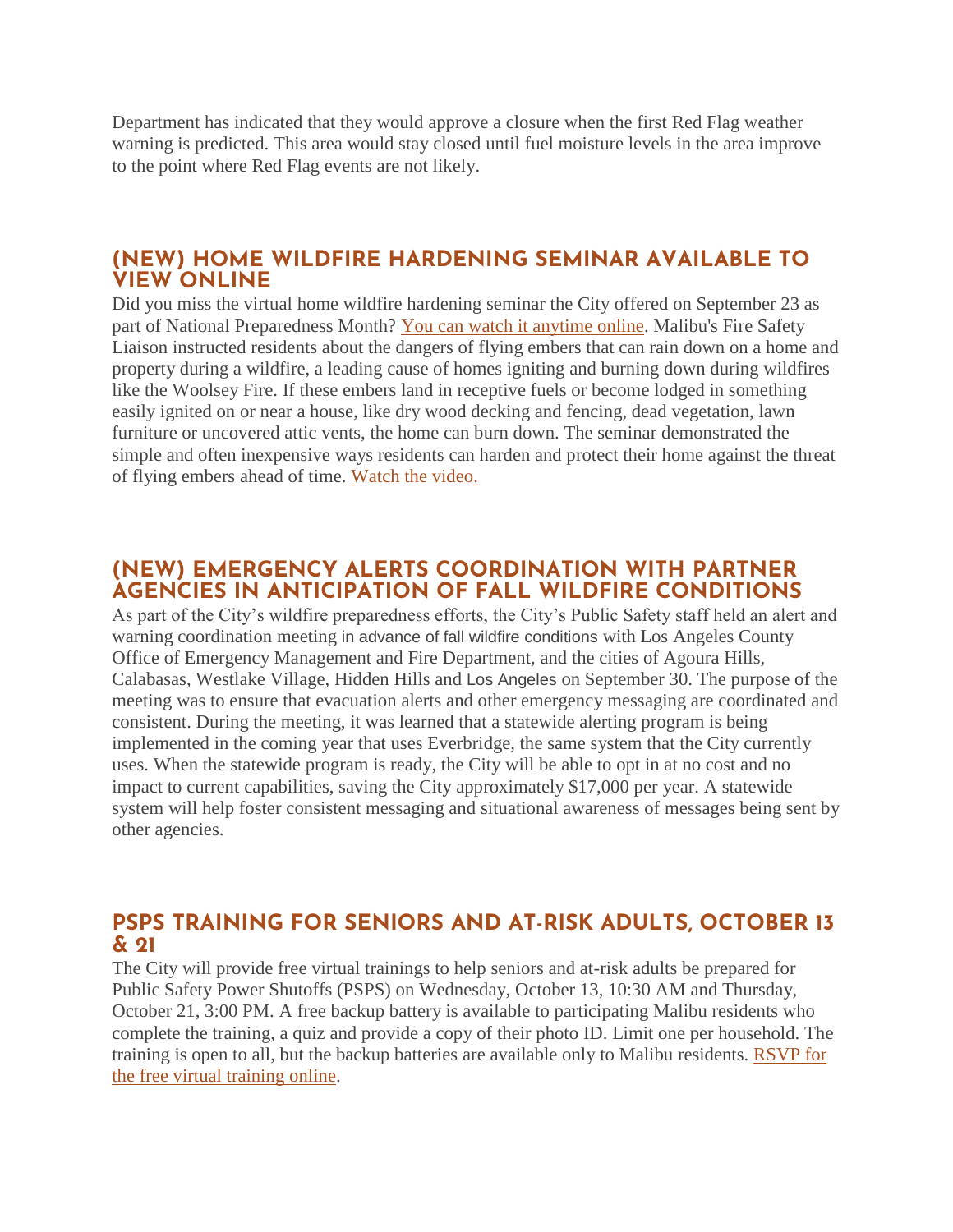## **PUBLIC SAFETY EXPO, OCTOBER 2**

Malibu's National Preparedness Month concludes with the City's annual Public Safety Expo on Saturday, October 2, 10:00 AM to 1:00 PM. At the Expo, you can attend trainings, including Crisis First Aid, see presentations, ask questions, find volunteer opportunities, learn about emergency preparedness services and products and more. Participating organizations include public safety and emergency response partner agencies, volunteer organizations and emergency service and product vendors. [RSVP for classes online.](http://www.malibusafety.eventbrite.com/)

## **WILDFIRE SEASON PREPAREDNESS - SCHEDULE YOUR HOME WILDFIRE HARDENING ASSESSMENT**

The City continues to offer its no-cost Home Ignition Zone Assessment Program for homeowners. The Fire Liaisons will visit your home and give you a checklist of simple, often inexpensive steps you can take to harden your home against flying embers, a major cause of homes igniting during wind-driven wildfires like the Woolsey Fire. To schedule an appointment or for help with wildfire preparedness, email [Firesafety@malibucity.org](mailto:Firesafety@malibucity.org) or call 310-456-2489, ext. 387 or [visit the Fire Safety webpage.](https://www.malibucity.org/952/Fire-Safety)

## **(NEW) PROPOSED MALIBU UNIFIED SCHOOL DISRTICT UPDATE**

On September 18, the Los Angeles County Office of Education's Committee on School District Organization concluded the preliminary public hearing on the City's petition to form an independent Malibu Unified School District and voted 8 to 2 to move the City's petition forward into the regular petition process. In accordance with this established process, the County Committee will hold a public meeting or meetings within 60 days, followed by a public hearing to review the feasibility report and vote on the City's petition. This will allow the City to demonstrate that its petition will substantially meet all nine of the criteria for school district organization established by the California Department of Education. For more background information, facts and FAQs, [visit the City's webpage.](https://www.malibucity.org/MUSD)

## **(NEW) SEA VIEW HOTEL PROJECT UPDATE**

On September 13, 2021, the City Council held a public hearing on the Sea View Hotel Project and adopted the environmental document, code amendments, and project entitlements. The Council conducted the second reading of the Ordinance on September 27. Staff is currently in the process of preparing the Local Coastal Program Amendment (LCPA) for the California Coastal Commission's (CCC) for review and certification. The amendments to the Zoning Ordinance and General Plan will go into effect until the LCPA is certified by the CCC. Once the LCPA is certified, the project will be appealable to the CCC. [For more information, visit the project](https://malibucity.org/seaviewhotel)  [webpage.](https://malibucity.org/seaviewhotel)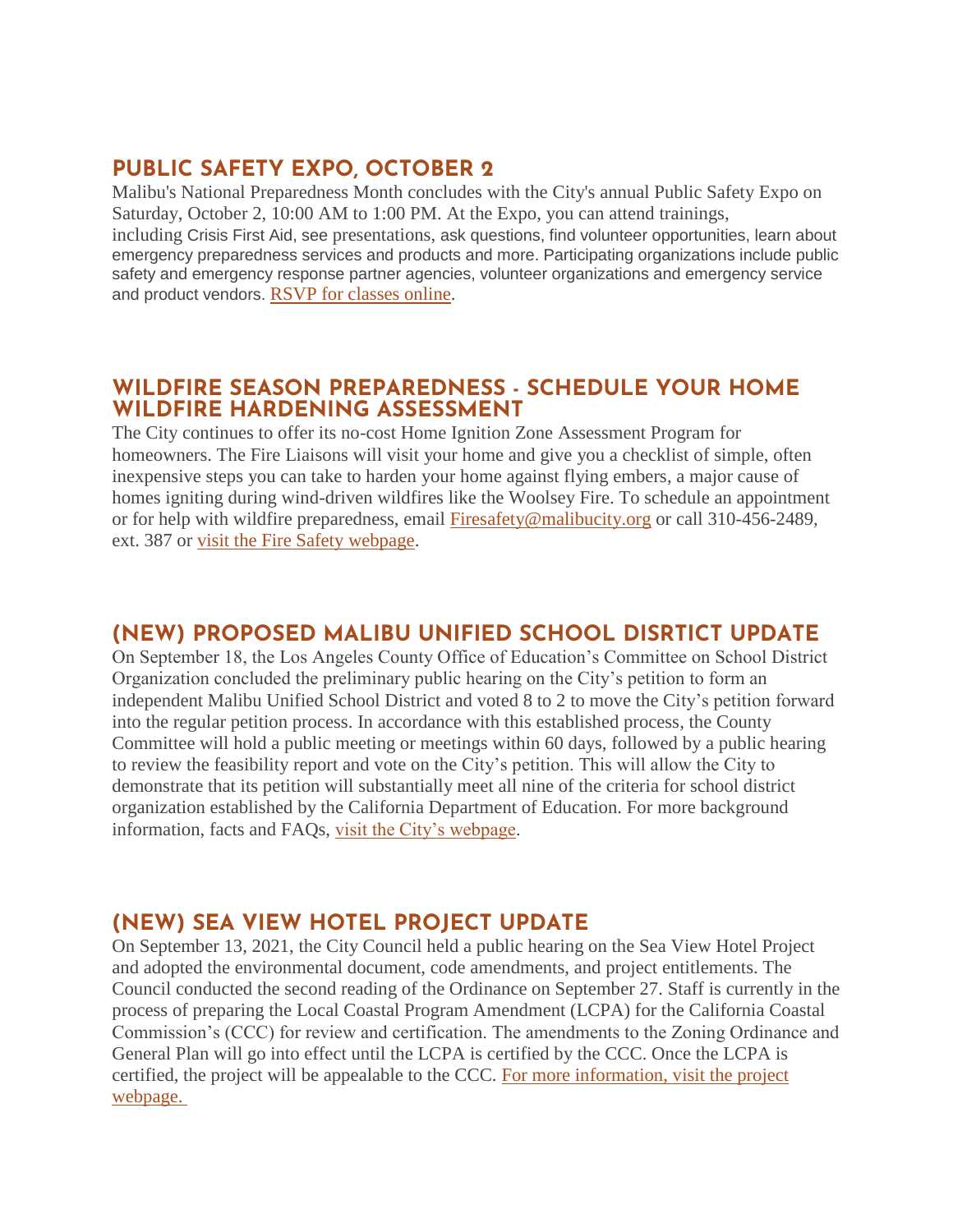## **(NEW) DARK SKY ORDINANCE UPDATE**

On September 27, 2021, staff provided the City Council with a status update on the City's Dark Sky Ordinance. Although City staff started working with gas station owners on compliance with the Dark Sky Ordinance in 2019, commercial enforcement and outreach has been delayed to due the COVID-19 pandemic. Since the compliance deadlines have passed, staff recommended the Council process an amendment to the Dark Sky Ordinance to extend the compliance deadlines to bring existing outdoor lighting for commercial, residential and institutional zoning districts into compliance. The Council directed staff to proceed with public hearings before the Planning Commission and City Council to amend the Ordinance. Please note that the existing compliance deadlines only pertain to existing outdoor lighting. All newly approved construction is conditioned to be in compliance with the Dark Sky Ordinance. [For more information, visit the](https://www.malibucity.org/darksky)  [web page.](https://www.malibucity.org/darksky)

## **PLANNING COMMISSION PUBLIC HEARING ON MALIBU INN MOTEL PROJECT, NOVEMBER 1**

On September 8, the Planning Commission held a public hearing to consider the Malibu Inn Motel project environmental document and project entitlements. After deliberations, the Commission continued the item to the Regular Planning Commission meeting on Monday, November 1 and directed staff to bring back a supplemental report clarifying the project's required and proposed floor area ratio. The staff report will be [available on the website](https://www.malibucity.org/agendacenter) prior to the meeting. Based on the required entitlements and because no code amendments are required, the project only requires a hearing before Planning Commission. The project is subject to a local appeal period and is within the Appeal Jurisdiction of the California Coastal Commission. If the project is not appealed, the Planning Commission's decision will be final. For more information about the project, [visit the webpage.](https://www.malibucity.org/810/Malibu-Inn-Motel)

## **(NEW) HOUSEHOLD HAZARDOUS WASTE & ELECTRONIC WASTE COLLECTION EVENT, OCTOBER 16**

Malibu residents can drop off used paint, motor oil, household chemicals, batteries, electronics and other materials to be safely and properly disposed of for free at the City's regular Household Hazardous Waste and Electronic Waste collection event on Saturday, October 16, 10:00 AM - 2:00 PM at City Hall in the upper parking lot. The [accepted materials are listed on the website.](https://www.malibucity.org/Calendar.aspx?EID=5701)

## **(NEW) NATIVE PLANT SALE HOSTED BY THE CALIFORNIA NATIVE PLANT SOCIETY, OCTOBER 2-9**

Malibu residents can purchase environmentally friendly, native and drought-tolerant plants to help conserve water during the drought, attract important pollinators like hummingbirds and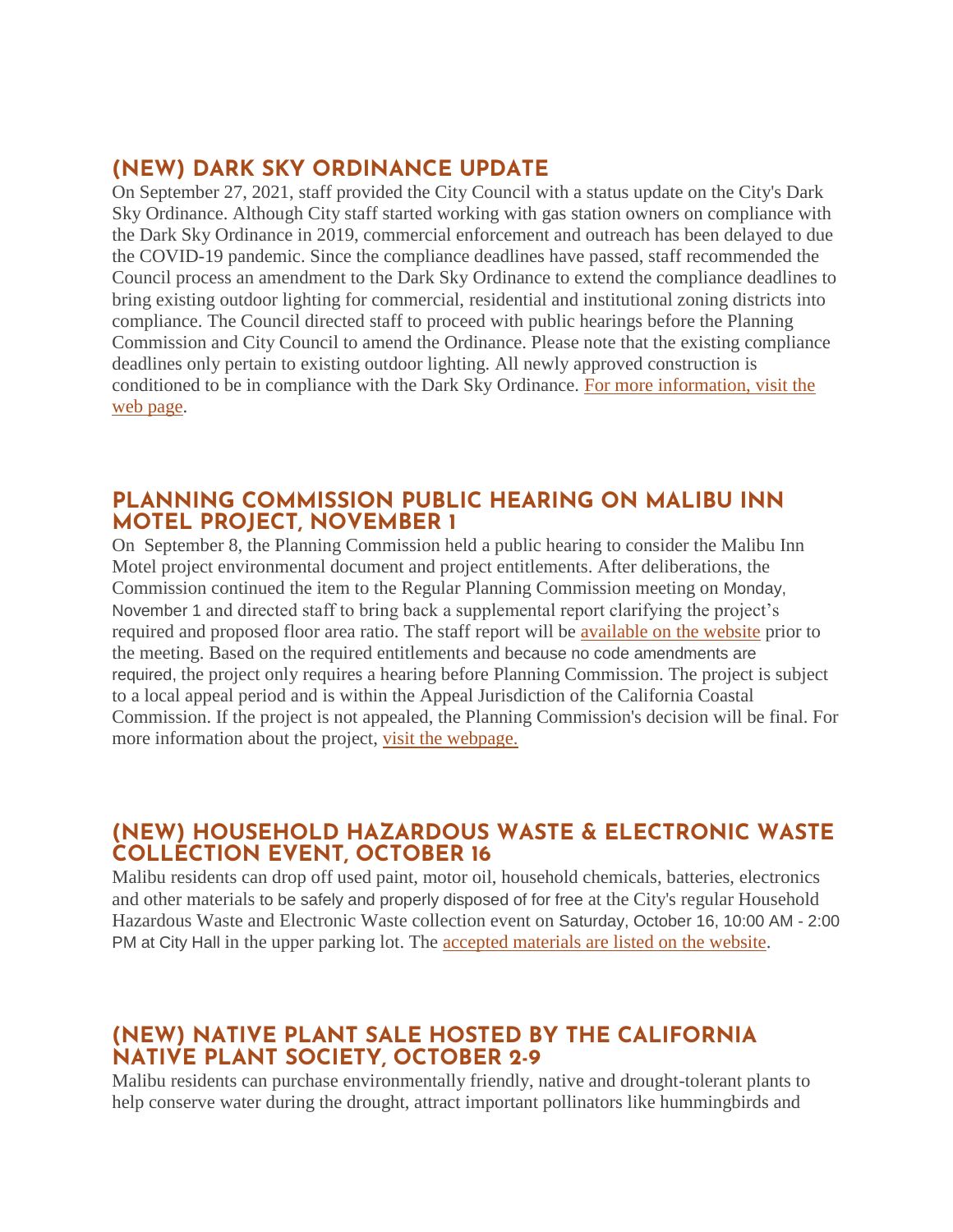butterflies, and beautify their gardens at the California Native Plant Society's Fall Plant Sale. Plants must be ordered in advance on the website Saturday, October 2 through Saturday, October 9 with timed pick-ups on Saturday, October 16 at Las Virgenes Municipal Water District [\(4232](https://goo.gl/maps/FMWq5Gd39Uvp1G6Q9)  [Las Virgenes Road, Calabasas\).](https://goo.gl/maps/FMWq5Gd39Uvp1G6Q9) More than 50 species are available, including perennials, herbs, flowering plants, shrubs and trees. All proceeds benefit local conservation and education programs. For more information and to order, [visit the website.](https://www.lvmwd.com/conservation/nativeplantsale)

#### **MALIBU CERTIFIED AS A "BLUE CITY"**

The non-profit organization Project O has certified the City of Malibu as a "Blue City" through the Blue City Network (BCN) in recognition of Malibu's commitment to healthy waterways and oceans. Some of the City's major accomplishments that helped it achieve this recognition include being one of the first cities in the U.S. to enact a ban on plastic straws and other single-use items, enacting a climate emergency declaration, and selecting 100% renewable electricity as the community default. The Blue City certification uses a data-driven approach to assess each community's efforts towards protecting the world's oceans. [Learn more about the Blue City](https://bluecitynetwork.org/)  [Network.](https://bluecitynetwork.org/) 

#### **BUSINESSES REQUIRED TO SIGN UP FOR ORGANIC RECYCLING BY OCTOBER 1**

The City of Malibu is launching a new mandatory organic waste recycling program to help Malibu businesses and residents reduce their carbon footprint and the impacts of climate change. The program also meets mandatory requirements established under California Senate Bill 1383. Businesses are required to sign up for service starting October 1, 2021 and residents will begin receiving services automatically on January 1, 2022. To learn more about what to expect as a business and resident, [visit the webpage.](http://www.malibucity.org/organics)

## **(NEW) CITY HALL ART EXHIBITION, OPENING OCTOBER 4**

The Malibu Arts Commission's new fall art exhibition, "An Eye to the Future," opens Monday, October 4 in the Malibu City Hall Art Gallery. City Hall is located at [23825 Stuart Ranch Road,](https://goo.gl/maps/J7NMJBZGqMGTVQsD9)  [Malibu.](https://goo.gl/maps/J7NMJBZGqMGTVQsD9) The show highlights the work of 13 local artists in a variety of painting styles, techniques and subjects. The exhibition is open to visitors Monday through Friday, 8:00 AM to 4:30 PM. For more information, [visit the Malibu Arts Commission web page.](https://malibuartsandculture.org/285/An-Eye-To-The-Future-Art-Exhibition)

## **(NEW) POETRY WRITING WORKSHOP, OCTOBER 16**

Malibu Poet Laureate Ann Buxie will conduct a poetry writing workshop on Saturday, October 16 at 11:00 AM. The workshop will be held virtually through Zoom. RSVPs are required. For more information, [visit the poetry web page](https://www.malibucity.org/poetry) or call 310-456-2489, ext. 350.